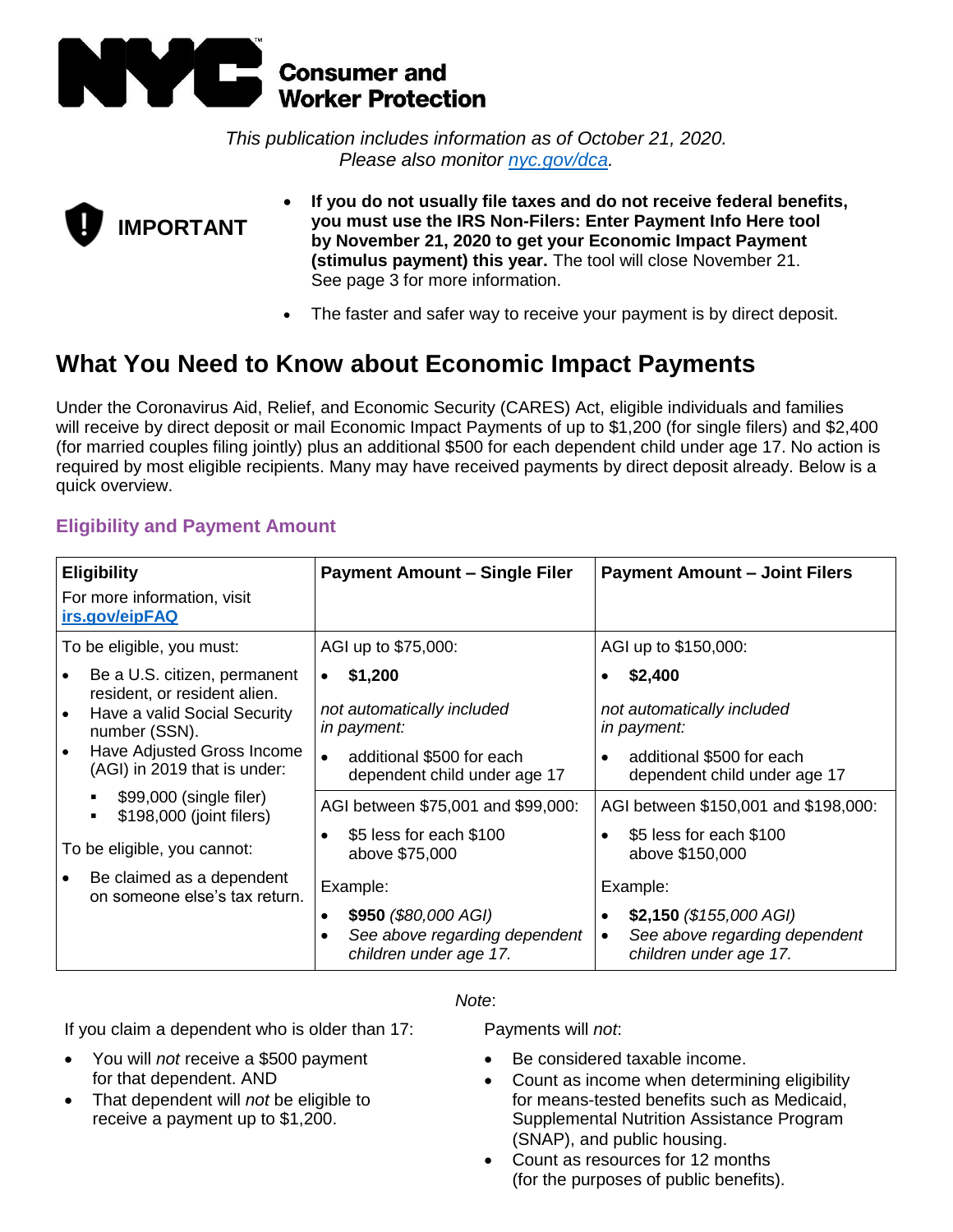# **Who WILL Receive Automatic Payments**

You will receive an automatic payment if you:

- Filed your 2018 and/or 2019 tax return before April 13, 2020 and meet the income criteria.
- Receive one of the federal benefits below and are not required to file a tax return:
	- Veterans Affairs (VA) Compensation & Pension benefits
	- **Social Security Administration (SSA)** benefits *(includes retirement and Social Security Disability Income (SSDI))*
- Supplemental Security Income (SSI)
- Railroad Retirement Board (RRB) benefits
- **E** Survivors benefits (VA, SSA, RRB)

The IRS has tools to help you check the status of your payment; get your full payment if you have dependent children under age 17; and get your payment by direct deposit. See the table below for guidance.

| You:                                                                                                                                         | <b>Action You Need to Take:</b>                                                                                                                                                                                                                                                                                                               | <b>Should You Use</b><br><b>IRS Non-Filers:</b><br><b>Enter Payment Info</b><br><b>Here Tool?</b> | <b>Should You Use</b><br><b>IRS Get My Payment</b><br>Tool? |
|----------------------------------------------------------------------------------------------------------------------------------------------|-----------------------------------------------------------------------------------------------------------------------------------------------------------------------------------------------------------------------------------------------------------------------------------------------------------------------------------------------|---------------------------------------------------------------------------------------------------|-------------------------------------------------------------|
|                                                                                                                                              |                                                                                                                                                                                                                                                                                                                                               | irs.gov/nonfilereip                                                                               | irs.gov/getmypayment                                        |
| Filed a 2019 (or 2018)<br>tax return                                                                                                         | None                                                                                                                                                                                                                                                                                                                                          | <b>No</b>                                                                                         | Yes<br>Use the tool to track the<br>status of your payment. |
| Receive SSA, RRB, SSI,<br>or VA Compensation &<br>Pension benefits, are not<br>required to file, and have<br>no dependent children           | None                                                                                                                                                                                                                                                                                                                                          | <b>No</b>                                                                                         | Yes<br>Use the tool to track the<br>status of your payment. |
| Receive SSA or RRB<br>benefits, are not required<br>to file, and have dependent<br>children under age 17                                     | The IRS deadline to claim the<br>\$500 per child payment in 2020<br>was September 30, 2020;<br>however, you may claim<br>payment in 2021.<br>If you were unable to register<br>by the September 30, 2020<br>deadline and want to claim<br>payment of \$500 for each<br>qualifying child in 2021:<br>You must file your 2020 taxes in<br>2021. | $No*$<br>*Deadline to use the tool<br>was September 30, 2020.                                     | Yes<br>Use the tool to track the<br>status of your payment. |
| Receive SSI or VA<br><b>Compensation &amp; Pension</b><br>benefits. are not required<br>to file, and have dependent<br>children under age 17 | The IRS deadline to claim the<br>\$500 per child payment in 2020<br>was September 30, 2020;<br>however, you may claim<br>payment in 2021.<br>If you were unable to register<br>by the September 30, 2020<br>deadline and want to claim<br>payment of \$500 for each<br>qualifying child in 2021:<br>You must file your 2020 taxes in<br>2021. | $No*$<br>*Deadline to use the tool<br>was September 30, 2020.                                     | Yes<br>Use the tool to track the<br>status of your payment. |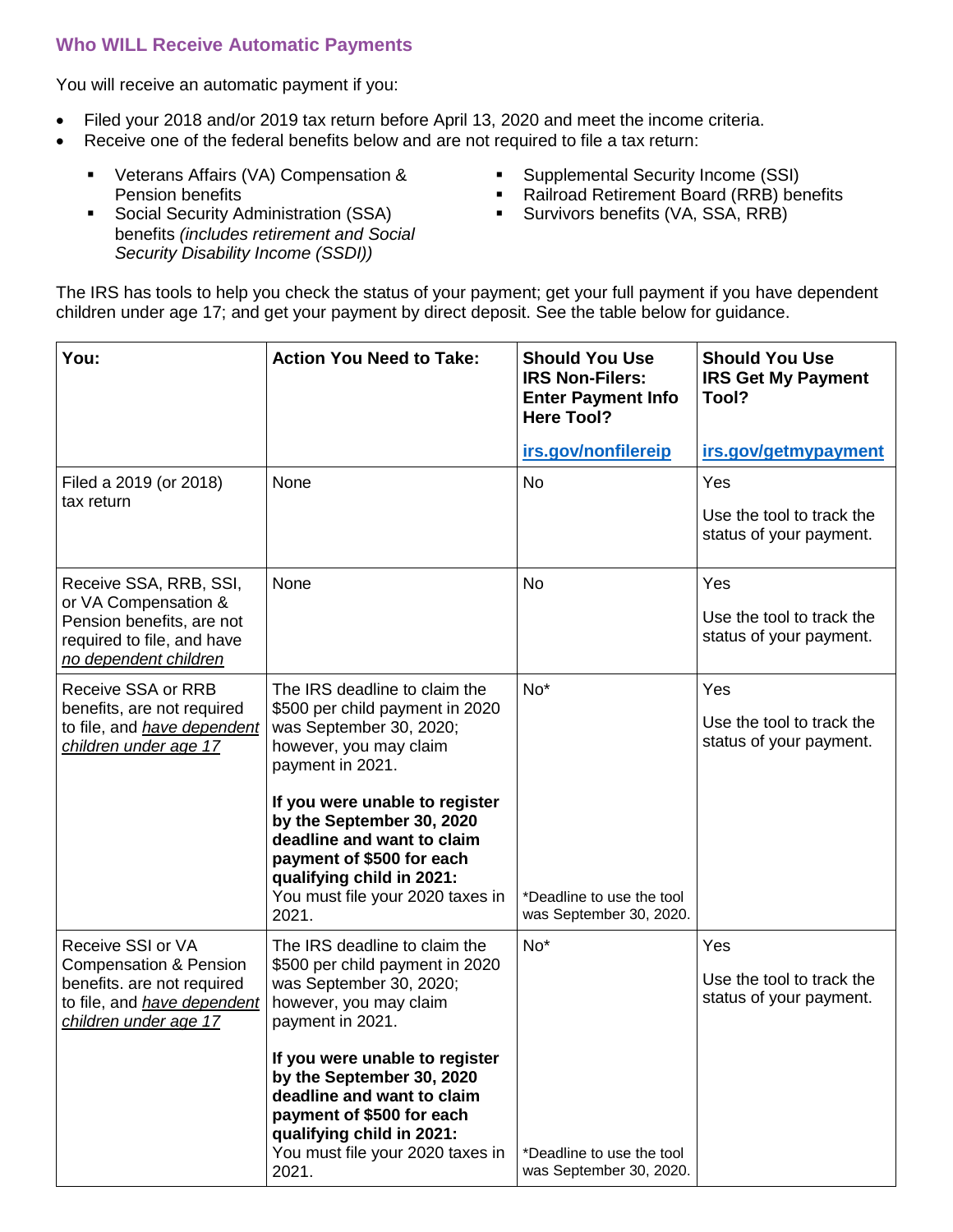# **Who Will NOT Receive Automatic Payments**

You will NOT receive an automatic payment if you did not file a tax return in 2018 or 2019. See the table below for guidance if you did not file.

| You:                                                                                                                                                                                                                                                                                         | <b>Action You Need to Take:</b>                                                                                                                                                                                                                                                                                                                                                                                                                                                                                                                                                                                                                                                                                                                                                                         | <b>Should You Use</b><br><b>IRS Non-Filers:</b><br><b>Enter Payment Info</b><br><b>Here Tool?</b>                                                              | <b>Should You Use</b><br><b>IRS Get My Payment</b><br>Tool? |
|----------------------------------------------------------------------------------------------------------------------------------------------------------------------------------------------------------------------------------------------------------------------------------------------|---------------------------------------------------------------------------------------------------------------------------------------------------------------------------------------------------------------------------------------------------------------------------------------------------------------------------------------------------------------------------------------------------------------------------------------------------------------------------------------------------------------------------------------------------------------------------------------------------------------------------------------------------------------------------------------------------------------------------------------------------------------------------------------------------------|----------------------------------------------------------------------------------------------------------------------------------------------------------------|-------------------------------------------------------------|
| Are required to file a return<br>or plan to file a return<br>because you expect to owe<br>tax or expect a refund and<br>did not file a 2018 or 2019<br>tax return                                                                                                                            | None in 2020*<br>*The deadline to file a 2019 tax<br>return and receive a stimulus<br>payment in 2020 was July 15, 2020.<br>The deadline for filers who<br>requested an extension to file<br>their 2019 tax return and receive a<br>stimulus payment in 2020 was<br>October 15, 2020.<br>NYC Free Tax Prep can assist you<br>to file a 2019 tax return; however, if<br>you owe the government money, be<br>aware that late filing penalties apply.<br>See NYC Free Tax Prep.<br>In 2021:<br>File your 2020 tax return in 2021<br>to receive a stimulus payment in<br>2021. See NYC Free Tax Prep.<br>On your 2020 tax return, you<br>must claim the Economic Impact<br>Payment (EIP) benefit. If you<br>owe the government money, the<br>government will not use your<br>stimulus payment to offset any | No                                                                                                                                                             | <b>No</b>                                                   |
| Do not usually file taxes<br>because you are not<br>required to file a return†<br>and you do not receive<br>SSA*, RRB*, SSI*, or<br>VA* Compensation &<br>Pension benefits<br>†Applies to eligible<br>individuals and families<br>whose AGI in 2019 was<br>under:<br>\$12,200 (single filer) | balance owed.<br>Option 1:<br>Open a bank account if you<br>do not have one to receive<br>payment by direct deposit.*<br>Register at irs.gov/nonfilereip<br>by November 21, 2020<br>to receive your payment<br>this year.<br>*See Resources and Free Help for<br>help opening a bank account.                                                                                                                                                                                                                                                                                                                                                                                                                                                                                                           | Yes<br>To complete the form,<br>you will need:<br>email address<br>last year's AGI* or<br>self-select PIN<br>*If you did not file last<br>year, your AGI is 0. | Yes<br>Use the tool to track the<br>status of your payment. |
| \$24,400 (joint filers)<br>*See KEY below.                                                                                                                                                                                                                                                   | Option 2:<br>Visit nyc.gov/taxprep for<br>guidance claiming your stimulus<br>payment in 2020. See NYC Free<br>Tax Prep.                                                                                                                                                                                                                                                                                                                                                                                                                                                                                                                                                                                                                                                                                 | No                                                                                                                                                             | Yes<br>Use the tool to track the<br>status of your payment. |